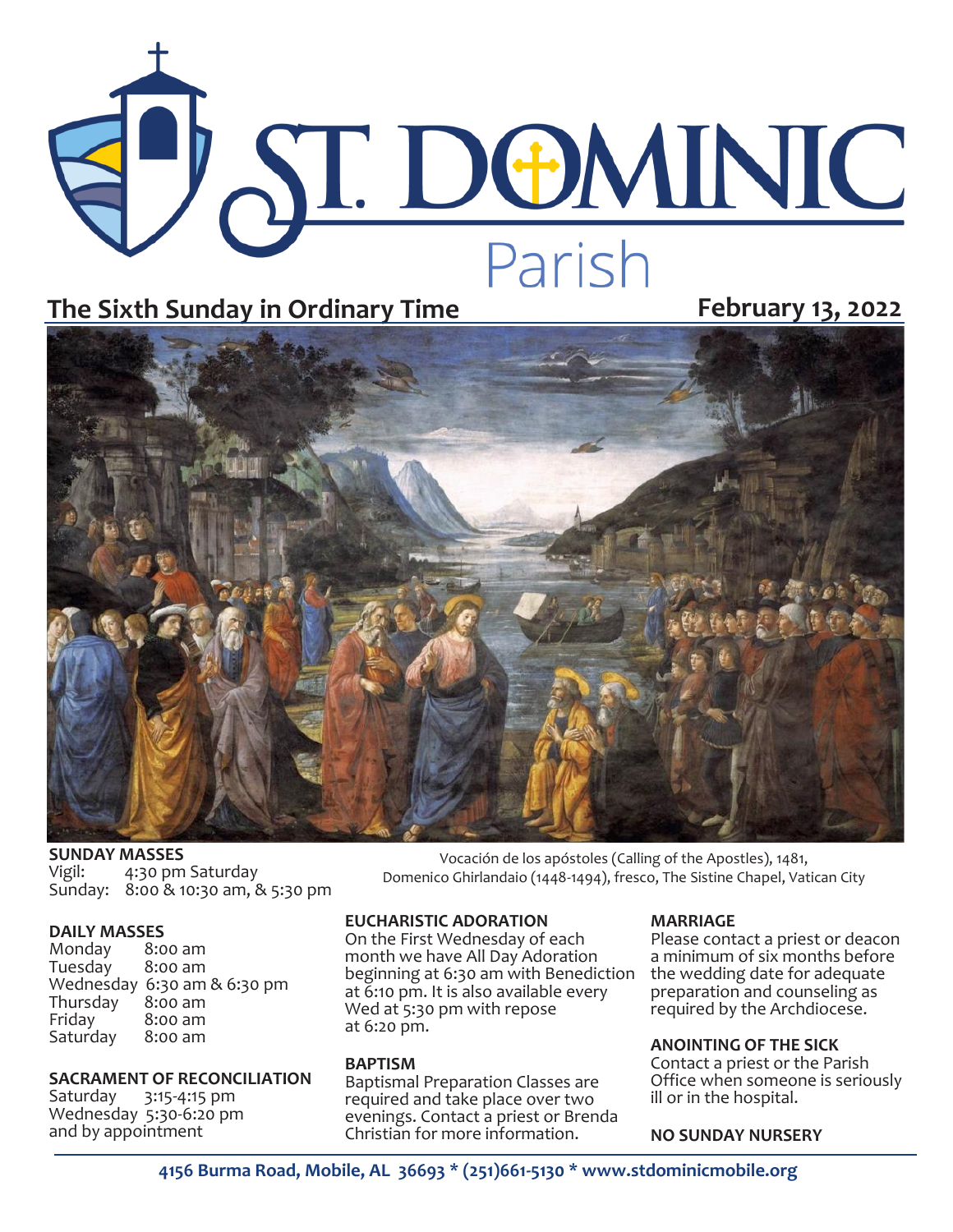| Pastor, Rev. Patrick R. Driscoll<br>Email: pdriscoll@stdominicmobile.org<br>Deacon Robert E. Kirby, Jr.<br>Email: rkirby@stdominicmobile.org<br>Deacon Aldon O. Ward<br>Email: award@stdominicmobile.org<br>Deacon Wiley J. Christian III<br>Email: wchristian@stdominicmobile.org | <b>Mass Intentions For The Week</b> |            |                             |
|------------------------------------------------------------------------------------------------------------------------------------------------------------------------------------------------------------------------------------------------------------------------------------|-------------------------------------|------------|-----------------------------|
|                                                                                                                                                                                                                                                                                    | Saturday, Feb 12                    | 4:30 p.m.  | Raymond Bolden (D)          |
|                                                                                                                                                                                                                                                                                    | Sunday, Feb 13                      | 8:00 a.m.  | Joshua W. Johnson (D)       |
|                                                                                                                                                                                                                                                                                    |                                     | 10:30 a.m. | Missa Pro Populo            |
|                                                                                                                                                                                                                                                                                    |                                     | 5:30 p.m.  | Michael Aidan Wilson (D)    |
|                                                                                                                                                                                                                                                                                    | Monday, Feb 14                      | 8:00 a.m.  | Tricia Spafford (L)         |
| <b>PARISH OFFICE HOURS</b><br>Monday - Friday, 8:00 a.m. - 4:00 p.m.<br><b>ST. DOMINIC CATHOLIC SCHOOL HOURS</b><br>Monday - Friday, 7:15 a.m. - 3:45 p.m.                                                                                                                         | Tuesday, Feb 15                     | 8:00 a.m.  | Margherita Lamie (D)        |
|                                                                                                                                                                                                                                                                                    | Wed, Feb 16                         | 6:30 a.m.  | Kathy Van Wyckhouse (D)     |
|                                                                                                                                                                                                                                                                                    |                                     | 6:30 p.m.  | Robin Lamie (D)             |
| The readings for this Sunday, February 13, 2022<br>can be found online using the following link:<br>https://bible.usccb.org/bible/<br>readings/021322.cfm                                                                                                                          | Thursday, Feb 17                    | 8:00 a.m.  | Robert Lamie (D)            |
|                                                                                                                                                                                                                                                                                    | Friday, Feb 18                      | 8:00 a.m.  | Fr. John Lynes (L)          |
|                                                                                                                                                                                                                                                                                    | Saturday, Feb 19                    | 8:00 a.m.  | Lillian Portella (D)        |
|                                                                                                                                                                                                                                                                                    | Please pray for the sick:           |            |                             |
| <b>STEWARDSHIP</b>                                                                                                                                                                                                                                                                 | Toni Aldrich<br>Marquerite Blackard |            | Cooper Klein<br>Vicky Klain |

*"Blessed are you when people hate you,… exclude and insult you, and denounce your name…on account of the Son of Man."*

*Luke 6:22*

All of us have been in situations when someone has made a negative comment or joke about God or our Catholic faith. How did you respond? Did you stay silent or pretend to go along with the crowd because you didn't want to cause waves and then, later, you felt bad? Know that God is with you all the time; the Holy Spirit will put the right words in your mouth. Pray for the strength and courage to proclaim our faith to others, especially during uncomfortable situations.

Confessions are available on **Wednesdays from 5:30-6:20 pm and Saturdays from 3:15-4:15 pm.**  You are encouraged to come and obtain

forgiveness of your sins in our confessionals or by appointment with one of the priests.

If you have not returned your Catholic Charities envelope, please do so now. Envelopes are available in the pew. The parish goal is to have every family participate to the best of their ability. Please, answer the Call to Give to those in need through your prayerful generosity to this year's Catholic Charities Appeal. Please, help our parish meet our goal of \$191,000.00 this year and obtain 100% participation.

Marguerite Blackard Charlotte Brady Georgette Brocato WM Cazalas Mahala Church Susan Coffey Charisse Gonzalas David Gonzalas Jacque Green Ray Green Barbara Harrington Charlie Hawkins Gabriel Hawkins Katie Histing Cory Kalifeh Mary Kerr Bill Klein

Vicky Klein Patsy Lilley Mary Lindamood Christian Lofton Sam Lyons Eleesha Neese Clarence Pool Sandy Quinnelly Laurie Rel Mike Rehm Rose Mary Rehm Phillip Roebling Louis Seiter Ava Smith Jennifer Phillips Smith Joe Verneuille

Please pray for the Repose of the Soul of *Barbara White*, mother of Angie Bolanos.

If you would like your name or the name of your loved one added on this list please call the Parish Office at (251) 661-5130 or email mwilson@stdominicmobile.org. Mobile hospitals have changed their policies on informing Parishes about admitted patients. We will no longer receive patient lists from any of the local hospitals. If you or a loved one is hospitalized, it is important you notify the Parish office if you would like a clergy to visit.

**Have you thought about a career in Education?**  St. Dominic Catholic School is currently taking applications for teachers, teacher's aides and substitute teachers. Please apply in the school office or go to mobarchschools.org and click on careers for application packets.